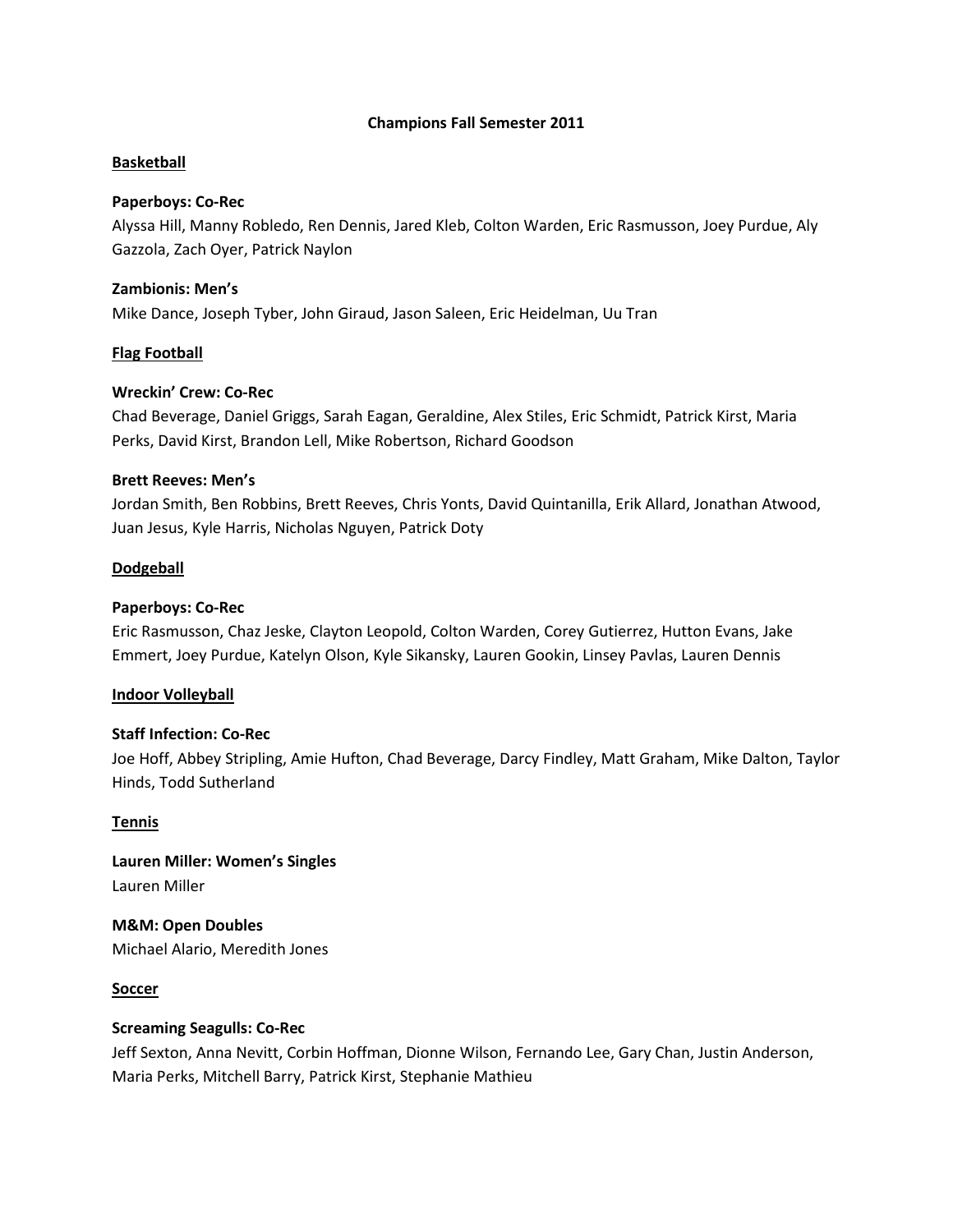### **Champions Spring Semester 2012**

## **Flag Football**

### **Wreckin' Crew: Co-Rec**

Kayce Peirce, Patrick Kirst, Cody Hernandez, Maria Nistal, Katelynn Olson, Alex Stiles, Mitch Barry, Sarah Eagan, Sarah Horn, David Kirst, Richard Goodson, Colton Harris

### **Wreckin' Crew: Men's**

David Kirst, Chad Beverage, Alex Richardson, Kyle Lonquist, Trent Hall, Colton Harris, Mitch Barry, Collin Cooper, Cody Hernandez, Eric Schmidt, Richard Goodson, Michael Lewis

## **Ultimate Frisbee Tournament**

## **Frisboys: Co-Rec**

Jordan Alam, Amber Stokes, Ashley Marmottin, Cody Haines, Kirsten Stokes, Kyle Blayney, Kyle Harris, Natalia Traverzo, Nick Edwards, Cody De Smit

## **Racquetball**

**Aaron and Cruz: Open Doubles** Aaron Adams, Cruz Ribera

## **Basketball**

# **Paperboys: Co-Rec** Aly Gazzola, Alejandra, Lee Miller, Jared Jankowski, David Heller, Gary Chen, Jared Kleb, Shane Robinson

### **Purple Kool-Aid: Men's**

Jared Kleb, Chad Beverage, Chris Yonts, Colton Warden, Michael Alaria, Nick DuRec, Paul Jurecka, Shane Robinson

### **Softball**

### **My Nuts Ichiro: Co-Rec**

Collin Cooper, Avery Scherr, Colton Harris, Diandra Esparza, Garrett Kraus, Haley Sheldon, Jared Jankowski, Luca Mariotto, Michelle Stryker, Patrick Banigan, Tim Banigan, West Mcvey

### **Kickball**

### **Ramrod: Co-Rec**

Tim Banigan, Anna Nevitt, Clayton Sims, Cyndi Atkins, Devin Rose, Gary Chan, Justin Anderson, Matt Grimley, Michael DeRiggi, Patrick Banigan, Talley Perry